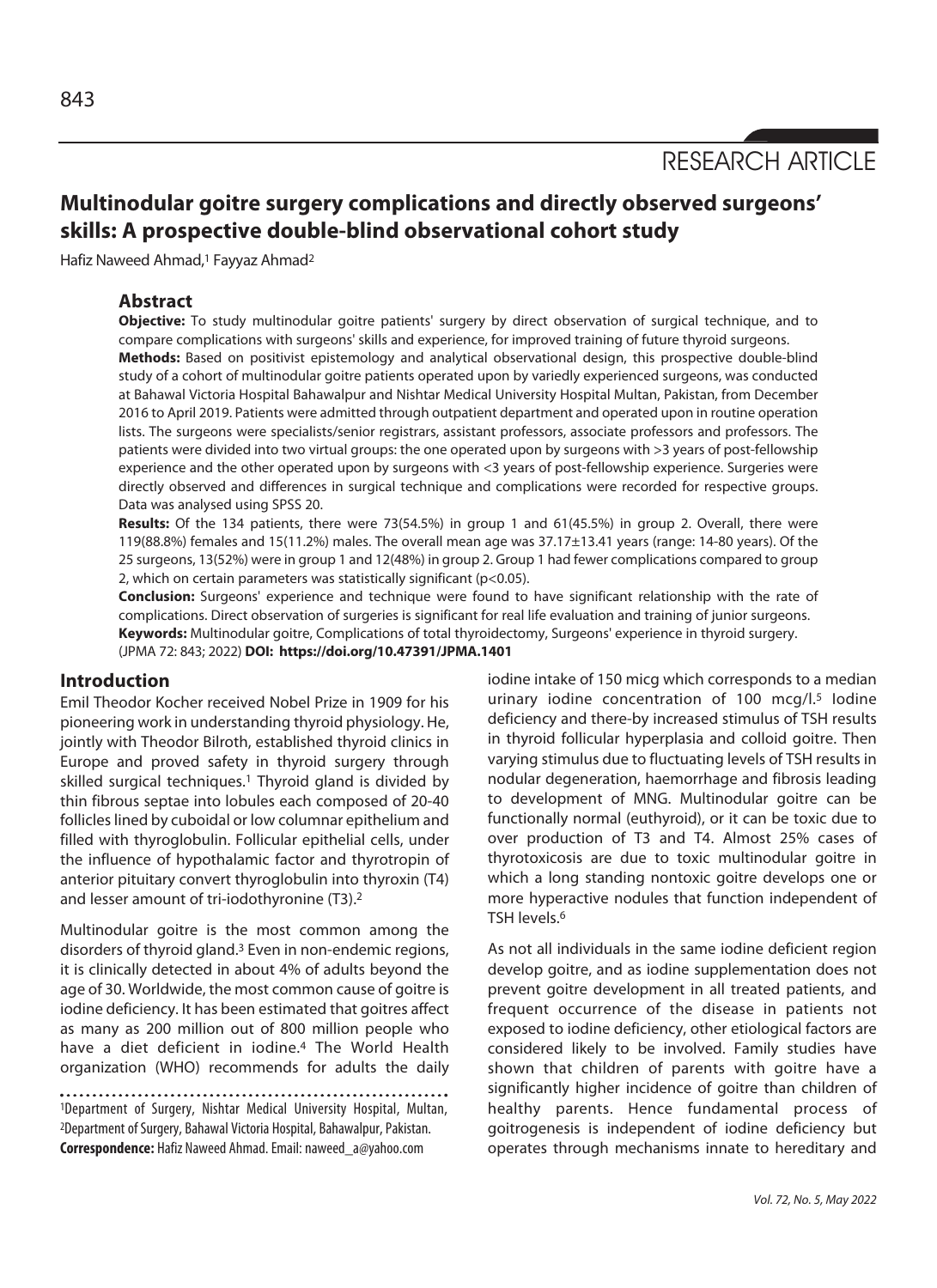acquired heterogeneity among the thyrocytes themselves. Follicular cells are polyclonal both in structure and function and acquire new cellular qualities that become inheritable.7 Thus hereditary has a part in the development of multinodular toxic and euthyroid goitre, toxic and euthyroid adenomas.

Nontoxic goitre appearing early in life suggests strong genetic susceptibility whereas environmental determinants are more likely to have additive or triggering effect. A genome-wide linkage analysis has identified a candidate locus MNG1 on chromosome 14q 31 in a large Canadian family with 18 affected individuals and also in a German family with recurrent euthyroid goiters.8 Genes that code the proteins involved in thyroid hormone synthesis such as thyroglobulin gene (TG gene), thyroid peroxidase gene (TPO gene), the sodium iodide gene (SLC 5A5), the pendred syndrome gene (SLC 26 A 4), TSH-receptor gene (TSH-R gene), the iodotyrosine deiodenase gene (DEHL 1) and the thyroid oxidase 2 gene (THOX2) are candidate genes in familial euthyroid goitre. An abnormal three dimensional structure of TG was identified due to two different missense mutations in TG gene.9 In addition to genetic predisposition, secondary factors involved in the development of MNG are goitrogens in Soy products and Vegetables of brassica family. Isoflavones especially genistein in soy and Isothiocyanates in brassica vegetables block TPO enzyme involved in the creation of thyroid hormone from iodide.

The treatment options in a patient of multinodular goitre (Figure-1) depend on the goitre size, compressive symptoms, age of patient, wish to maintain normal thyroid function, ability of gland to take up I131 and the risk of malignancy. Radioactive iodine therapy for non-



**Figure-1:** Multinodular goitre.



**Figure-2:** Surgical specimen: Total thyroidectomy.

toxic goitres is a reasonable therapeutic option in patients who are elderly or have contraindications to surgery.<sup>10</sup> The efficacy of radioactive iodine is proportional to its absorbed dose which in turn depends on goitre volume and functional status. Therefore, in goitre with less than 20% radioactive iodine uptake, conventional I131 therapy is not recommended.11 In these cases recombinant human TSH is used before the administration of  $1^{131}$ , to increase its uptake by the thyroid gland.

Total thyroidectomy is the treatment of choice in multinodular goitre surgery (Figure-2). It is defined as removal of all visible thyroid tissue leaving behind viable parathyroid glands, intact recurrent laryngeal nerve (RLN) and external branch of superior laryngeal nerve. Near total thyroidectomy is defined by leaving less than 1gm of thyroid tissue adjacent to recurrent laryngeal nerve at the ligament of Berry on one side. Preservation of RLN and protection of parathyroid glands is achieved best by 'capsular dissection' which was first described by Halsted. Coller and Boyden in 1937, emphasised preservation the of external branch of superior laryngeal nerve by ligating the branches of superior thyroid artery individually.12 Through these historical developments and understanding the variations in anatomy, thyroid surgery has evolved to the present day effectiveness and safety.

The aim of this study was to find the multinodular goitre surgery complications in our teaching hospitals' set-up, and map them against directly observed surgeons' skills as well as surgeons' experience.

#### **Patients and Methods**

The prospective double-blind study was conducted at Bahawal Victoria Hospital (BVH), Bahawalpur, and Nishtar Medical University Hospital (NMUH), Multan, Pakistan,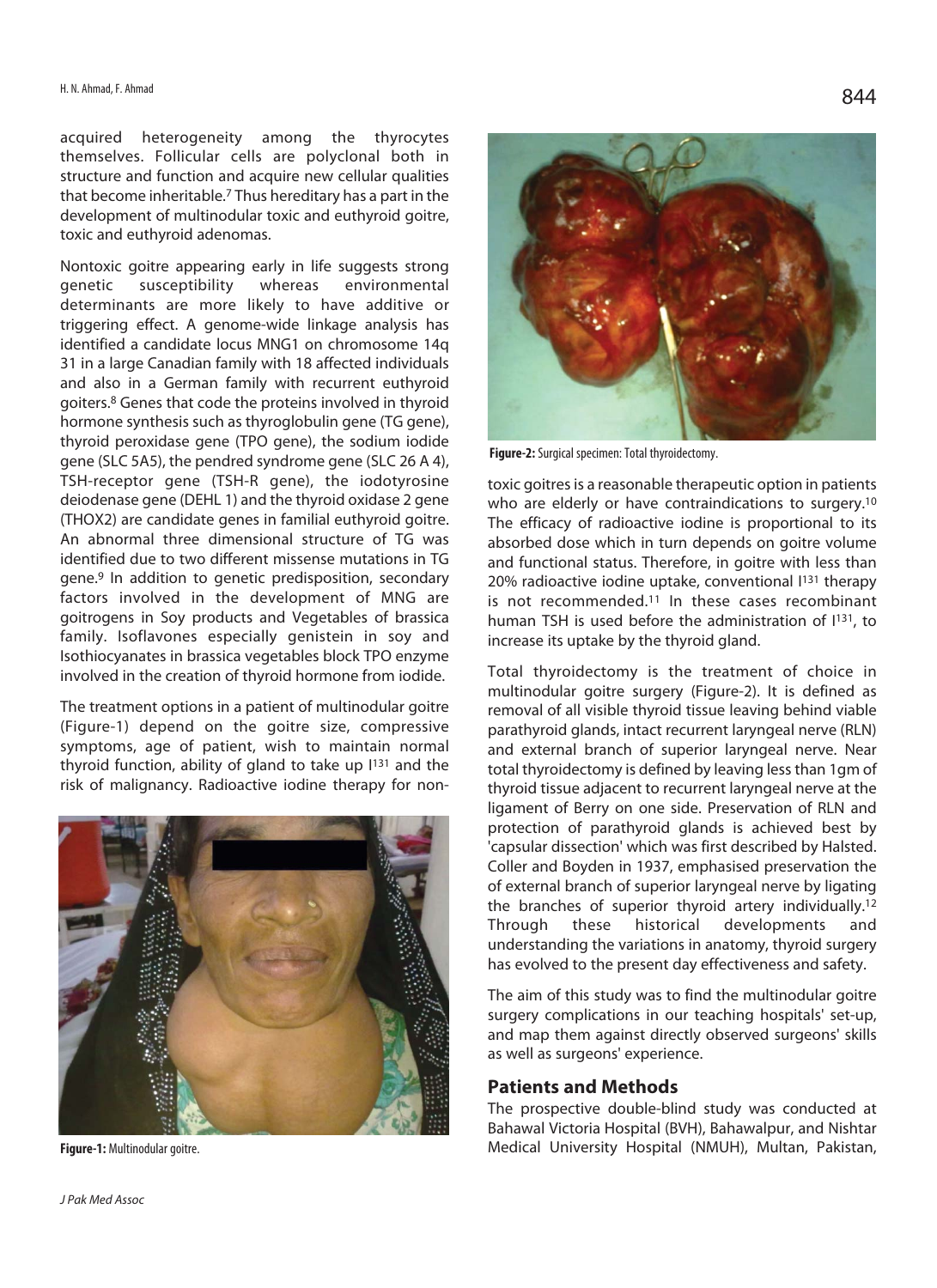from December 2016 to April 2019. The ontology and epistemology of the research was based on positivism which assumes that facts can be collected and projected in realistic and objective manner. The positivist researcher takes on the role of independent observer who is impartial to the study findings and reports them objectively, using them to make informed decisions and recommendations.13

Basing on this positivist approach we adopted the analytical observational study design and got ethical approval of research initially from department with 'minimal disclosure' to avoid hawthorn effect. Post-hoc approval with complete disclosure was obtained from the institutional ethical review board of Quaid-E-Azam Medical College Bahawalpur.

The study population comprised a cohort of 134 patients with multinodular goitre (MNG) who were admitted through outpatient department (OPD) on 'first come first served' basis. They were diagnosed by clinical examination and/or ultra sound scan, thyroid hormone profile and radionuclide scan as and when required. They were euthyroid or their toxicity had been controlled with antithyroid drugs. The patients having single lobe disease, malignant disease, or recurrent disease, were excluded from the study.

All the patients were operated upon in general surgery operation theatres (OTs) on routine elective operation lists of respective surgical units. Patients were operated upon in one of the three OTs with no choice to be operated upon by a specific surgeon and similarly no choice for a surgeon to operate upon a particular patient. Hence there was no selection bias and the level of difficulty in surgeries was randomly distributed among surgeons. Patients and surgeons both were unaware or blinded to the research. After surgery the patients were shifted to general surgery ward where they were observed till discharge from hospital. Regarding post-surgery complications (Table-2), these patients were followed in surgical ward, in ICU, surgical HDU and in OPD clinics.

For observation and analysis the patients were placed into two virtual groups: group 1 having 73 patients who were operated upon by surgeons with >3 years postfellowship experience; and group 2 having 61 patients operated upon by surgeons with <3 years post-fellowship experience. All the surgeons in both the groups were fellows in general surgery. The observational data was collected by directly observing the surgical technique of surgeons during routine operation theatre duties of the researchers who were not actively involved in surgeries included in the study. The operating technique of 25

Multinodular goitre surgery complications and directly observed surgeons' skills: A prospective...

surgeons was directly observed regarding dissection, ligation of upper pole vessels, identification of recurrent laryngeal nerve (RLN), skills of safeguarding the nerves, parathyroid glands and securing haemostasis. The differences in surgical technique of the two virtual groups of surgeons, were directly observed and recorded by taking 'field notes' in two column format (Table-3).

The complications of surgery recorded were: haematoma, hoarseness of voice due to transient or permanent RLN damage, low pitched voice due to suture entrapment of external branch of superior laryngeal nerve (EBSLN), and transient hypocalcaemia identified clinically and confirmed by serum calcium less than 8.0 mg/dl measured at two different occasions and 24 hours after surgery. Hypocalcaemia resulted from ischaemic damage to the parathyroid glands or poor identification and inadvertent removal during dissection and ligation of inferior pole vessels. RLN injury was confirmed by vocal cord dysfunction detected by laryngoscopy immediately after surgery, or by hoarseness of voice in later postoperative period. The EBSLN injury was labelled when weak low pitched voice was present on discharge from hospital. The nerve injury and hypoparathyroidism were considered permanent when the corresponding defect was present six months after surgery. Tracheostomy was recorded as an event/complication. The factors leading to tracheostomy were identified as surgery in huge longstanding goitre, tracheomalacia, and haematoma formation/anticipation.

All the data was recorded manually on paper and processed in 'MS Office Word-2007. For statistical analysis the data was processed in SPSS version 20. Fisher's Exact test was used to calculate the statistical significance in the rate of complications by the two groups of surgeons. P<0.05 was considered significant.

### **Results**

Of the 134 patients, there were 73(54.5%) in group 1 and 61(45.5%) in group 2. Overall, there were 119(88.8%) females and 15(11.2%) males. The overall mean age was 37.17±13.41 years (range: 14-80 years). There were 105(78.35%) patients with euthyroid MNG and 29(21.64%) with toxic MNG. Total 25 surgeons were observed for their surgical technique. Of them, 13(52%) were in group 1: professors 2, associate professors 3, assistant professors 4, senior registrars 4, and 12(48%) were in group 2: senior registrars 7, consultants 2 and specialist medical officers 3 (Table-1).

Of all the patients, 64(48%) came from the two neighbouring districts of Lodhran and Bahawalpur, while the remaining 70(52%) came from Multan,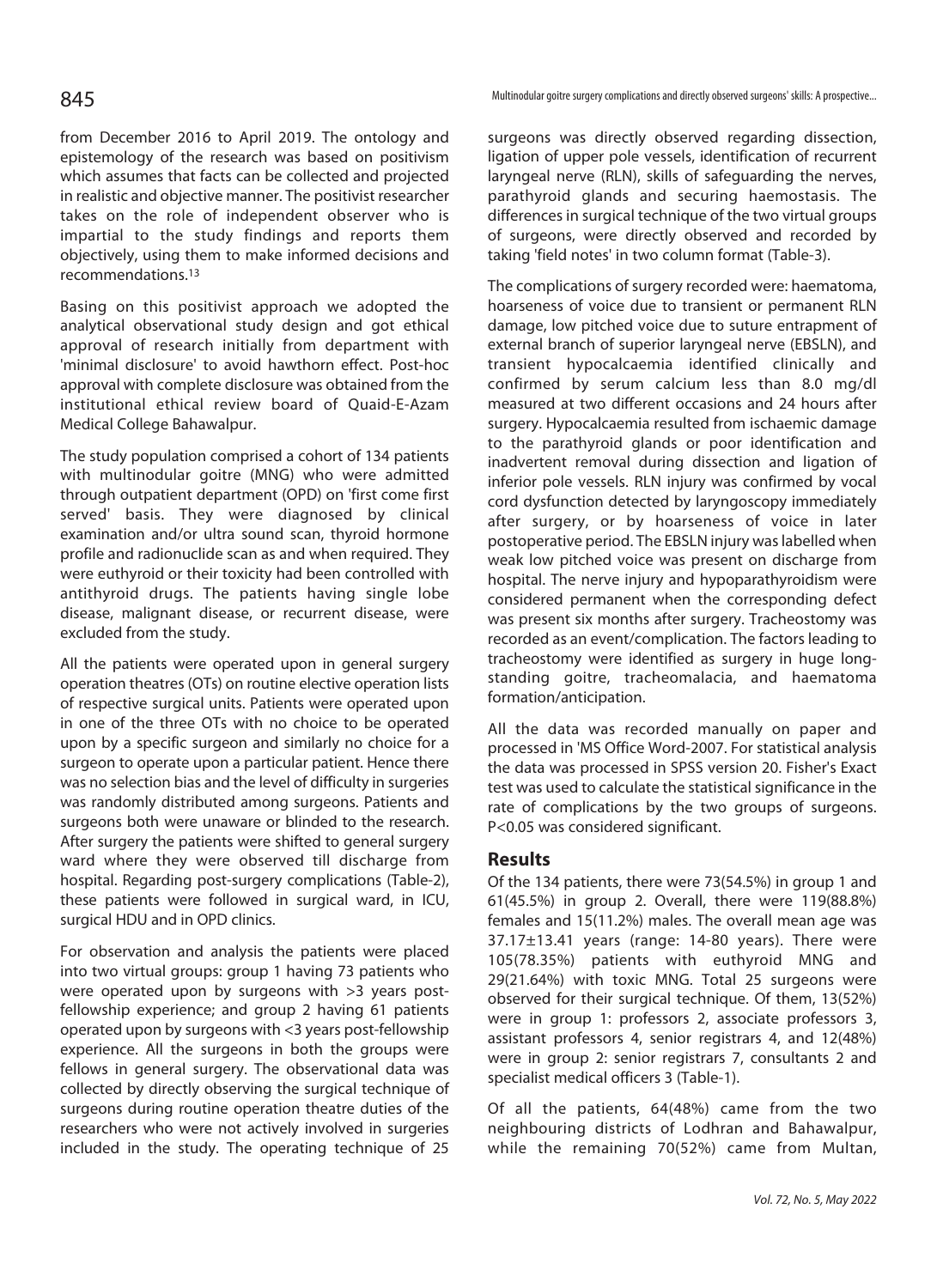#### **Table-1:** Characteristics of studied cohort.

| Sex                                                      |   |                                    |                |  |  |  |  |
|----------------------------------------------------------|---|------------------------------------|----------------|--|--|--|--|
| <b>Females</b>                                           |   | 119                                | 88.80 %        |  |  |  |  |
| Males                                                    |   | 15                                 | 11.19 %        |  |  |  |  |
| Age (years)                                              |   |                                    |                |  |  |  |  |
| Mean                                                     |   | 37.17 years                        |                |  |  |  |  |
| <b>Standard Deviation</b>                                |   | 13.41                              |                |  |  |  |  |
| Range                                                    |   | $14 - 80$                          |                |  |  |  |  |
| <b>Age Groups</b>                                        |   |                                    |                |  |  |  |  |
| 14 - 20 (years)                                          |   | 16                                 | 11.94 %        |  |  |  |  |
| $21 - 40$                                                |   | 76                                 | 56.71%         |  |  |  |  |
| $41 - 50$                                                |   | 27                                 | 20.14 %        |  |  |  |  |
| $51 - 60$                                                |   | 11                                 | 8.20%          |  |  |  |  |
| $61 - 70$                                                |   | 3                                  | 2.23%          |  |  |  |  |
| $71 - 80$                                                |   | 1                                  | 0.74%          |  |  |  |  |
| <b>Diagnosis</b>                                         |   |                                    |                |  |  |  |  |
| <b>Euthyroid MNG</b>                                     |   | 105                                | 78.35 %        |  |  |  |  |
| <b>Toxic MNG</b>                                         |   | 29                                 | 21.64%         |  |  |  |  |
| <b>Operations</b>                                        |   |                                    |                |  |  |  |  |
| <b>Total thyroidectomy</b>                               |   | 95                                 | 70.89%         |  |  |  |  |
| Near total thyroidectomy                                 |   | 33                                 | 24.62%         |  |  |  |  |
| Sub-total Thyroidectomy                                  |   | 6                                  | 4.47 %         |  |  |  |  |
| Virtual Groups of Surgeons Observed for Operating Skills |   |                                    |                |  |  |  |  |
| Group 1                                                  |   | Group 2                            |                |  |  |  |  |
| Professors                                               | 2 | Senior registrars                  | 7              |  |  |  |  |
| Associate professors                                     | 3 | Consultants                        | 2              |  |  |  |  |
| Assistant professors                                     | 4 | <b>Specialist Medical officers</b> | $\overline{3}$ |  |  |  |  |
| Senior registrars                                        | 4 |                                    |                |  |  |  |  |

Muzaffargarh, Vehari / Mailsi, Rahim Yar Khan and Bahawalnagar. Total thyroidectomy was performed in 95(70.89%) patients, near-total thyroidectomy in 33(24.62%) and sub-total thyroidectomy in 6(4.47%). For description and analyses, they were bracketed with near-total thyroidectomy cases.

Postoperative transient hypocalcaemia was the most

**Table-2:** Complications of thyroid surgery in two groups of cohort of 134 patients.

common complication which was found in 15 (11.19%) patients; distributed as: 6 (8.21%) in group 1 and 9 (14.75%) in group 2 (p - 0.23). Permanent hypocalcaemia remained in 1 (1.36%) and 2 (3.27%) in group 1 and group 2 respectively (p - 0.59). Transient dysfunction of RLN resulting in hoarseness of voice, was found in total 9 (6.71%) patients; 3 (4.10%) in group 1 and 6 (9.83%) in group 2. Permanent RLN injury remained in 2 patients and both were in group 2 (p - 0.21). Temporary affection of EBSLN resulting in shallow low pitched voice, was present in total 10 (7.46%) patients: 2 (2.73%) in group 1 and 8 (13.11%) patients in group 2. Permanent injury of EBSLN was recorded in total 3 (2.23%) patients: 1 (1.36%) in group 1 and 2

(3.27%) in group 2 (p - 0.59). There were total five patients who developed postoperative haematoma; one patient in group 1 and 4 in group 2. Thus we see that group 1 patients had fewer complications as compared to group 2, and on certain parameters it was statistically significant (Table-2).

Tracheostomy was performed in 10(7.46%) patients. Of them, 1(0.74%) patient underwent tracheostomy because of tracheomalacia and 5(3.73%) due to longstanding huge MNG in whom postoperative haematoma and respiratory compromise due to tracheal collapse was observed or anticipated. The remaining 4(2.9%) tracheostomies were done in patients who had to be emergently explored on the night following surgery, because of postoperative haematoma and tracheal compression. These patients had toxic MNG. There were 2(1.5%) deaths recorded in the cohort and the responsible factors identified were huge longstanding goitre, old age, haematoma and comorbidities, like heart disease and respiratory tract infection.

| Complication/event                               |     | <b>Total Patients</b> |        | Group $1(n = 73)$ |        | Group 2 ( $n = 61$ ) | p-value* |
|--------------------------------------------------|-----|-----------------------|--------|-------------------|--------|----------------------|----------|
|                                                  | 134 |                       | 54.47% |                   | 45.52% |                      |          |
|                                                  | N   | %                     | N      | %                 | N      | %                    |          |
| Transient Hypocalcaemia                          | 15  | 11.19                 | 6      | 8.21              | 9      | 14.75                | 0.23     |
| Permanent Hypocalcaemia                          |     | 2.23                  |        | 1.36              |        | 3.27                 | 0.59     |
| <b>Transient Recurrent L N palsy</b>             |     | 6.71                  |        | 4.10              |        | 9.83                 | 0.30     |
| Permanent RLN palsy                              |     | 1.49%                 |        | 0                 |        | 3.27                 | 0.21     |
| Transient injury of Ext. Br. of sup. L N (EBSLN) | 10  | 7.46                  |        | 2.73              | 8      | 13.11                | 0.04     |
| Permanent injury of Ext. Br. of sup. L N (EBSLN) | 3   | 2.23                  |        | 1.36              |        | 3.27                 | 0.59     |
| Tracheostomy:                                    |     |                       |        |                   |        |                      |          |
| In Huge long standing                            | 10  | 7.46                  |        | 4.10              |        | 11.47                | 0.18     |
| MNG                                              |     | 3.73                  |        | 4.10              |        | 3.27                 | 1.00     |
| In Toxic MNG                                     |     | 2.98                  |        | $\Omega$          |        | 6.55                 | 0.041    |
| In Simple MNG (due to tracheomalacia)            |     | 0.74                  | 0      | 0                 |        | 1.63                 | 0.46     |
| Haematoma                                        |     | 3.73                  |        | 1.36              |        | 6.55                 | 0.17     |

Fischer's exact test for all the variable with < 5 count.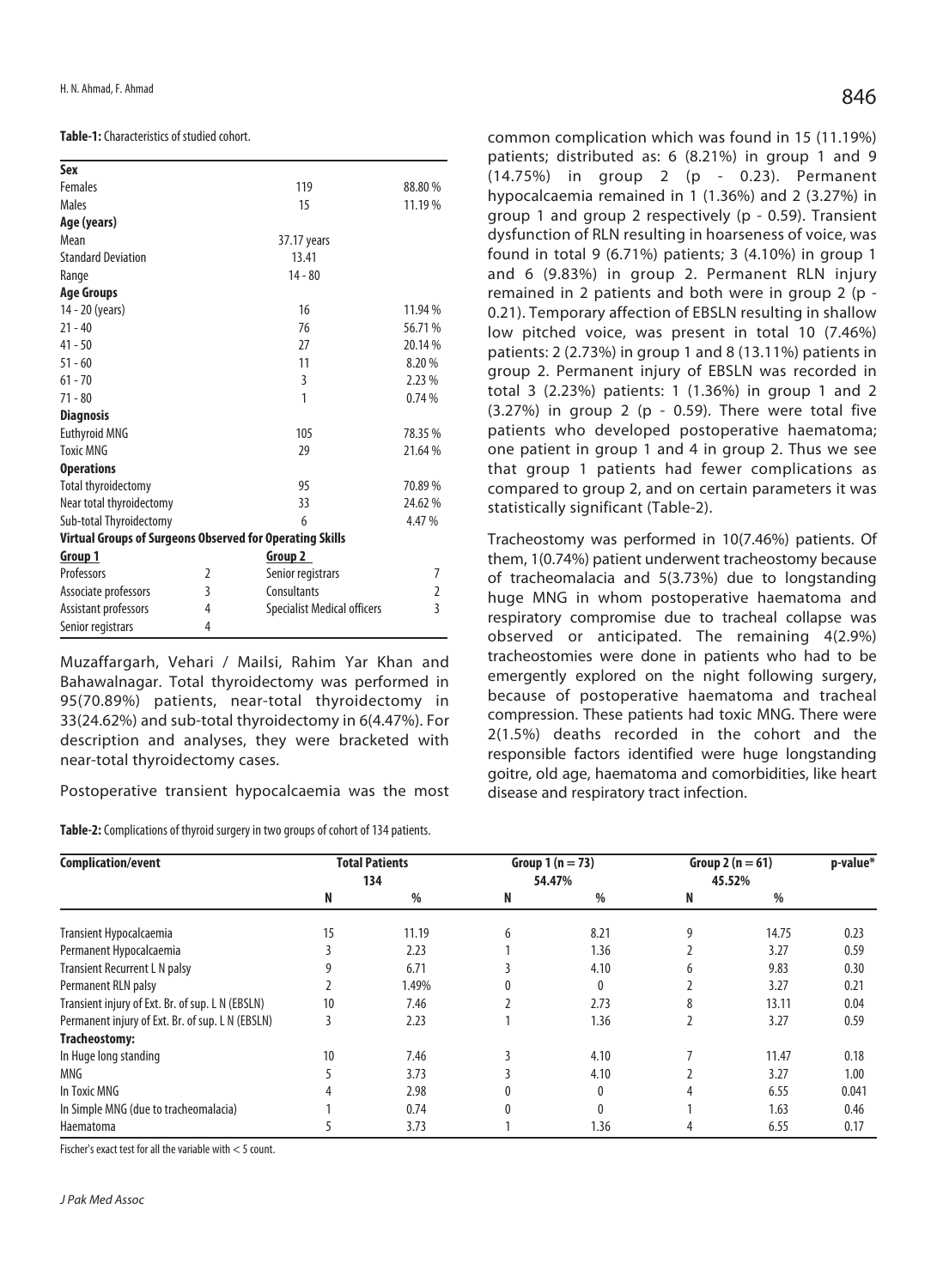| No.            | Group 1 Surgeons: Experience > 3ys<br>(High volume surgeons)                                  | Group 2 Surgeons: Experience <3ys<br>(Low volume surgeons)                           |
|----------------|-----------------------------------------------------------------------------------------------|--------------------------------------------------------------------------------------|
|                | Ligation of superior pole vessels individually                                                | En masse ligation of upper pole vessels                                              |
| $\overline{2}$ | Capsular dissection and ligation of small branches of inferior thyroid<br>artery individually | Use of artery forceps as markers and di-section of thyroid along these markers.      |
| 3              | Visual identification of recurrent laryngeal nerve (RLN).                                     | No visual identification of recurrent laryngeal nerve (RLN).                         |
| $\overline{4}$ | Clear identification of parathyroid glands and careful in situ preservation                   | Poor identification of parathyroid glands, not preserving the                        |
|                | of glands and their blood supply.                                                             | lose tissue along lower pole of thyroid.                                             |
| 5              | Meticulous haemostasis: careful ligation of capsular                                          | Lack of meticulous haemostatic technique specially at the level of Barry's ligament. |
|                | branches of inferior thyroid artery and tracheal branches.                                    |                                                                                      |
| 6              | Central dissection of capsule                                                                 | Peripheral dissection of capsule                                                     |

**Table-3:** Directly Observed Differences in Surgical Technique of two groups of surgeons.

## **Discussion**

Morbidity is a recognized concern of thyroid surgery. Thyroidectomy-related morbidities are bleeding or haematoma <1%, temporary RLN palsy and hoarseness 3%, permanent hoarseness <1%, temporary hypocalcaemia 5%, permanent hypocalcaemia <1%, seroma, chyle leaks and wound infection 0.05%.14

Direct observation of skills through procedure-based assessment (PBA) is now a recognized method for evaluation of OT performance of surgeons. George Miller in his 'pyramid' had identified four levels of assessment for doctors' clinical performance. The top level of performance, 'Does', means doctors' performance in real life<sup>15</sup> The current study developed an observational strategy and noted the differences in surgical technique of different surgeons, and divided them into two virtual groups based on the length of their experience. We compared the rate of complications of thyroid surgery by these two groups of surgeons. This kind of observationbased workplace assessments are now a routine part of training of all grades in all specialties in the United Kingdom.16 PBA is used in surgical training programmes in the UK to assess surgical skills of trainees in OT.17

Present study shows the complications of multinodular goitre surgery in two groups of patients randomly operated by two virtual groups of surgeons differing in their expertise and experience (Table-2). Complications noted in group 1 were relatively fewer and it was obviously due to the superior surgical skills of more experienced surgeons, as directly observed in operating room (Table-3).

Because of vulnerability due to variable anatomic course, the main controversy in thyroid surgery revolves around the issue of recurrent laryngeal nerve preservation by visual identification. RLN palsy is the leading cause of medicolegal litigation for surgeons. RLN injury can occur because of nerve severance, ligation or traction. However it should

be less than 1% when thyroidectomy is performed by experienced surgeons, and risk of injury to EBSLN is 20% when upper pole vessels are ligated en masse.<sup>18</sup>

In the current study, permanent RLN palsy in group 1 was none compared to 2(3.27%) in group 2 (p=0.21). When these findings were mapped against the directlyobserved surgeons' skills in OT, it was noted that these surgeons were not practising 'capsular dissection', rather they were using artery forceps as 'markers' and were lacking in meticulous technique of haemostasis, especially at the level of Barry's ligament. They were mostly ligating upper pole vessels en masse. These findings indicate an obvious need for improvement in training and technique. Recent results of an audit of patients undergoing total thyroidectomy revealed RLN palsy rate of 1.8% at one month, and 0.5% at 3 months.19

Hypocalcaemia which is the most frequent complication after total and near-total thyroidectomy results from inadvertent removal or devascularisation of parathyroid glands during surgery. Postoperative early hypocalcaemia means serum calcium level <8.0mg/dl, measured 24 hours after surgery.20 Female gender, type of surgical procedure (total thyroidectomy vs. lobectomy), and recurrent goitre are the strong risk factors for hypocalcaemia. In the current study, transient hypocalcaemia was seen in 8.21% in group 1 compared to 14.75% in group 2 (p=0.23). Permanent hypocalcaemia was 1.36% and 3.27% in the two groups, respectively (p=0.59). All of these patients were females. Direct observation revealed that all the surgeons were practicing 'in situ preservation' of parathyroid glands but low rate of hypocalcaemia in group 1 was due to meticulous 'capsular dissection' and preservation of loose tissue at the lower pole of thyroid.21

Lahey of Boston (1938) and Riddle from London (1956) advocated routine visual identification of RLN during thyroidectomy. On the other hand the modern technique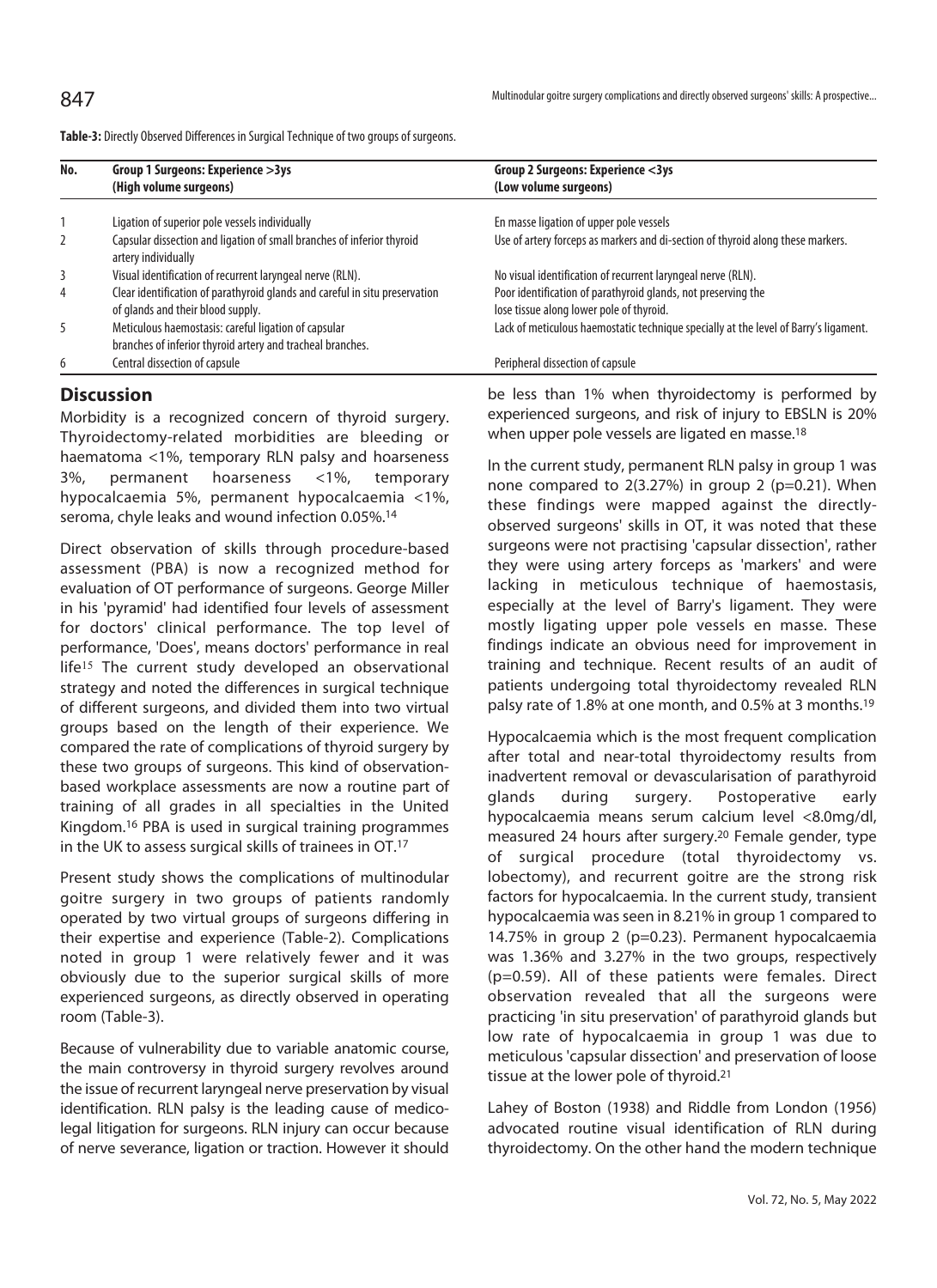and technology of intraoperative nerve-monitoring provides operative information regarding RLN and EBSLN to the surgeon, over and above the direct visualization alone.21 Various studies have compared visual identification of RLN with intra operative neuromonitoring, and found no statistically significant difference, except in re-operative and cancer surgeries.22 IONM has been recommended as a preferred option in patients requiring surgery for thyroid cancer, hyperthyroidism, neck lymph node dissection, second thyroid surgery, retrosternal goiter and/or large thyroid mass with RLN dislocation, transposition of viscera along with suspected non-recurrent RLN.23 It is also recommended for endoscopic thyroid surgery, repair of RLN injury and parathyroid surgery. As facilities for IONM hardly exist in our high volume thyroid surgery centers, therefore, direct visualization remains the only option to protect the nerves.

Surgeons' experience is one of the most important predictive factors regarding complications of thyroidectomy. William Halstead had stated that "The extirpation of the thyroid gland for goitre typifies better than any operation the supreme triumph of the surgeon's art".24 Surgeon's annual operative volume has been found to be associated with thyroid surgery outcome. The incidence of complications is much lower in the hands of more experienced or high volume surgeons. And the minimum number of thyroid operations to maintain competence as recommended by a British study is 50 cases/ year.25 A study sourced from American College of Surgeons revealed 34% less chance of complications from total thyroidectomy if the operating surgeon performs at least 25 cases per year.26 Some studies have shown that surgeon's performance has a concave association with their length of experience: Increasing surgical case volume and years of practice, is associated with improved performance, and performance may deteriorate toward the end of a surgeon's career.27

Direct observation of live thyroid surgeries in operating room revealed that fewer complications in group 1 (Table-3) were due to the better surgical technique: visual identification of recurrent laryngeal nerve, ligating superior thyroid artery branches individually, skillful 'capsular dissection' by ligating tertiary branches of inferior thyroid artery, in situ preservation of parathyroid glands by protecting their blood supply through securing loose tissue at the lower pole of the gland and meticulous technique of haemostasis. While group 2 surgeons were not well versed with 'capsular dissection' but using the conventional technique of applying markers of artery forceps, were ligating superior pole vessels en mass and not consciously preserving the loose tissue along the inferior pole of thyroid.

The obvious differences in the results of surgery by two virtual groups of surgeons have confirmed the significance of 'direct observation' method for workplace based assessment of performance and also proved the relationship of surgeons' experience and technique with the rate of complications. Therefore, direct observation and PBAs can have significant implications for future specialty training and assessment programmes in our country.

On the basis of the findings, the current study recommends that senior surgeons should spare time to directly observe the performance of their junior colleagues in OT and offer feedback to them for continuous improvement in their surgical skills. Also, a serious notice needs to be taken regarding complications of surgery at individual trainee and trainer level, at the unit or ward level in the form of morbidity meetings, and a feedback culture should be adopted at the level of teaching faculty. Finally, post-fellowship training programmes and training modules in different specialties should be encouraged as they can help junior surgeons in improving their surgical skills.

In terms of limitations, the current study could have recorded more data related to patients' histopathological and serological investigation reports.

### **Conclusion**

Surgeons' experience, competence and effectiveness of training are critical factors. Experienced high-volume surgeons, due to their meticulous surgical technique, had better results in thyroid surgery which were reflected in terms of fewer complications in their patients. Besides, direct observation of surgeons' performance in operating room is a significant and top-level indicator in any kind of assessment.

**Limitation:** Ethical approval from the second activity site could not be accomplished because of hierarchical peculiarities.

**Acknowledgement:** We acknowledge the surgical faculty and cooperation of poor 'voiceless' patients whose voice is further affected as a result of surgery.

**Disclaimer:** None.

**Conflict of Interest:** There is no conflict of interest in this study.

**Funding Sources:** None.